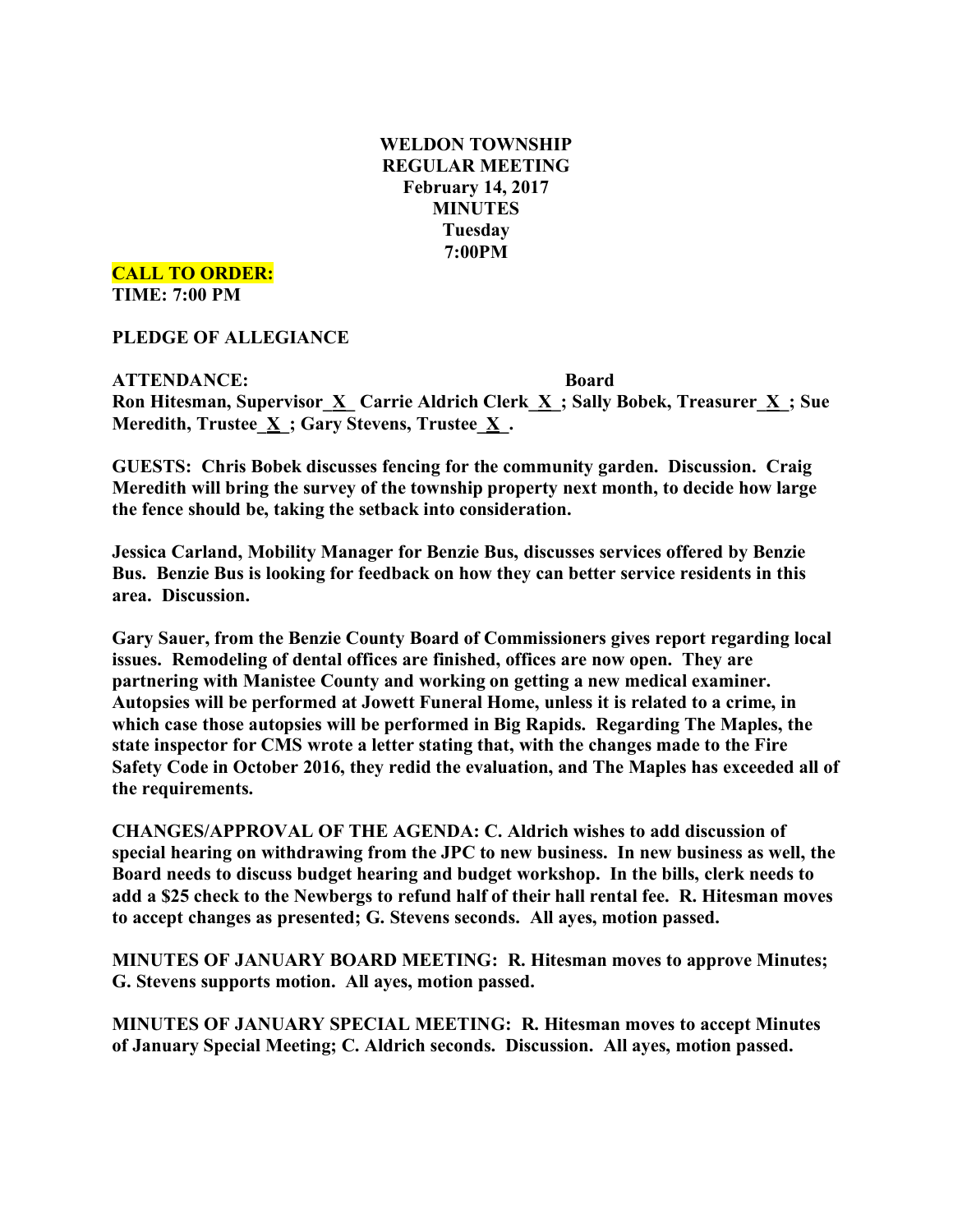**TREASURER'S REPORT: S. Bobek presents Treasurer's Report. Discussion of \$1 fees being submitted by mortgage companies when they ask for an additional tax bill. Treasurer has asked mortgage companies to stop paying that fee. People have emailed or sent information to the previous treasurer's home address. Discussion. As regards to the fire department disbursement, treasurer and clerk met with Baird, Cotter & Bishop, and Mary Wixson from the Village of Thompsonville. For 2014 and 2015, the Village was underpaid. We do owe them additional money for fire protection. That money will come out of the General Fund. Discussion. C. Aldrich moves to accept treasurer's report as presented; R. Hitesman seconds. All ayes, motion passed.**

## **GUEST/ PUBLIC INPUT (up to 5 minutes per guest)**

**Mike Fruge' asks what percentage of the taxes from Crystal Mountain is to Weldon Township. He would like to see a monthly blight report. Discussion. Clerk states if there is a pending blight issue, she will add that report to the list of monthly reports received at the board meeting.**

**Rick Smith speaks regarding blight questions. Clerk can make blight officer past reports available if someone emails her to set up a time to review them.**

**John Schorr discusses nuisance blight ordinance.**

**Becky Sharp questions whether board met with attorney to go over the pros and cons of staying in the JPC. Treasurer will provide her with a copy of that list.**

**Kent Stevens discusses how long board will take to decide whether to stay in the JPC. Discussion.**

**Rick Smith asks why the board is considering leaving the Joint Planning Commission. Discussion.**

**John Schorr discusses The Maples with Gary Sauer.**

## **REPORTS:**

**ZONING ADMINISTRATOR: C. Meredith presents Zoning Administrator Report. He has received a Natural Rivers Permit for the Weber Group on Webber Road to put in a pole barn. In Weldon Township, a sign violation notice was delivered to Iron Fish Distillery. The sign was in the road right-of-way, without permission from the Road Commission or Crystal Mountain. The sign has been removed. There is a hearing on March 7th regarding a violation by Mark Pellegrino, for putting in a raised platform and removing trees. There is a stop work order on Mr. Johnson, on Lincoln Avenue, for a room he was adding on the back of his house. Since the date of the report, there has been a sign violation for Archer's T-Ville Country Store. He needs to deliver the sign approval from the State of Michigan to Mr. Meredith. He has also placed a second sign up, and Mr. Meredith will contact him regarding that sign.**

**JPC: S. Bobek reports the JPC has two meetings coming up. There is a public special meeting on March 2nd at 6:00 p.m. to discuss the Reynolds property, the Mountain View Motel and the campground area, and then their regular meeting at 7:00 p.m. on March 2nd . On April 6th, there is a meeting to go over amendments to the ordinance, which she has provided to the board. Also provided to the board is the JPC anual report and the proposed budget and budget analysis. She asks that the board not vote to approve the**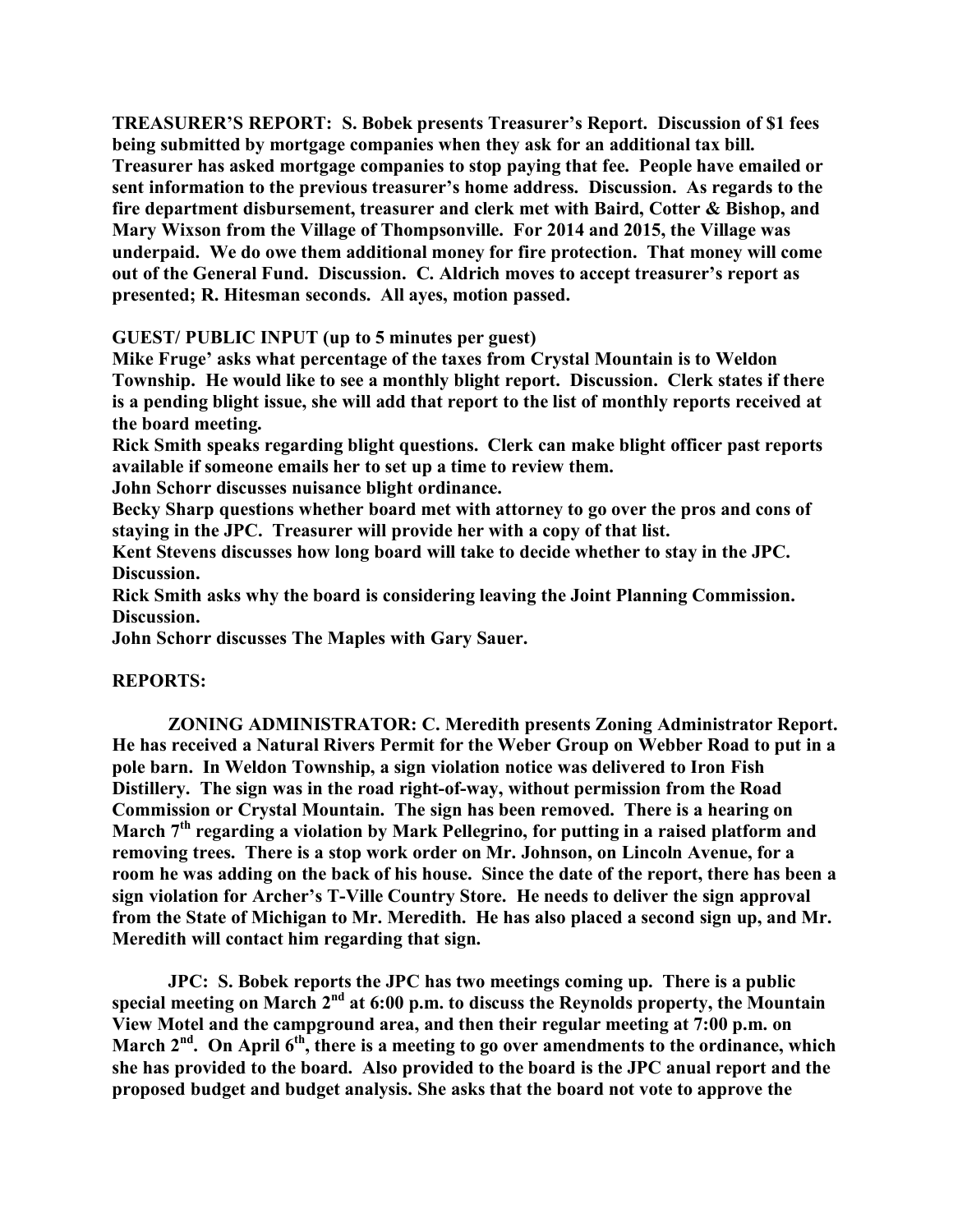**budget until there is further discussion regarding how often the board needs to meet, and some other budget categories could be lowered. There also should be discussion regarding how the cost for funding JPC is decided.**

**LIQUOR INSPECTOR REPORT: R. Hitesman delivers liquor inspector report. He reported on an incident he saw at Crystal Mountain, which was resolved while he was at the premises, regarding an inebriated person at the bar.**

**BUDGET: C. Aldrich presents budget report. Payroll item 6560 will be corrected by clerk, with the help of Baird, Cotter & Bishop, as it is incorrectly set up in Quickbooks.**

**SUPERVISOR COMMENTS: R. Hitesman has met four times in the past month with the supervisors of Colfax and the Village of Thompsonville, regarding the blight issue. All three entities will try to have basically the same blight ordinance, with small difference specific to their entity. Discussion. Colfax will continue with their blight enforcement officer, the Village will employ Chris Bobek as their blight enforcement officer. Discussion.**

**CLERK COMMENTS: C. Aldrich discusses adjusting budget from the contingency fund. The cemetery is \$458.53 over budget. Clerk proposes moving \$550 from contingency to cover cemetery expenses through the end of the fiscal year. S. Bobek moves to move \$550 from the contingency fund to the cemetery fund; G. Stevens seconds. Roll call vote: Gary Stevens, aye; Sue Meredith, aye; Sally Bobek, yes; Ron Hitesman, yes; Carrie Aldrich, yes. Motion passed. C. Aldrich reports the township board audit cost was \$280 more than projected. C. Aldrich moves to move \$280 from contingency fund to the township board audit category; G. Stevens seconds. Roll call vote: Sally Bobek, yes; Carrie Aldrich, yes; Ron Hitesman, yes; Sue Meredith, yes; Gary Stevens, yes. Motion passed. The category Township Board Legal Services is \$458 over what was budgeted, and more costs may be incurred. Discussion. S. Bobek moves to move \$1,000 from the contingency fund to the legal services fund to cover overages and any future costs; G. Stevens seconds. Roll call vote: Ron Hitesman, yes; Sue Meredith, yes; Gary Stevens, yes; Sally Bobek, yes; Carrie Aldrich, yes. Motion passed. Clerk discusses medical marijuana workshop. The board members are signed up for March 21st from 6-9 PM.**

### **UNFINISHED BUSINESS:**

**Civil Infraction Ordinance discussed. R. Hitesman moves to approve the Civil Infraction Ordinance as presented; S. Bobek seconds. No discussion. All ayes, motion passed. Civil Infraction Ordinance 2017-01 has been adopted. Clerk will put it in the paper. S. Bobek discusses laptop purchase for the treasurer. She would like to purchase a laptop for under \$500. Discussion. G. Stevens moves to allow treasurer to spend up to \$500 for a laptop; S. Meredith seconds. Roll call vote: Ron Hitesman, yes; Sally Bobek, yes; Carrie Aldrich, yes; Gary Stevens, yes; Sue Meredith, yes. Motion passed.**

### **NEW BUSINESS:**

**One assessor resume has been submitted, and the board has received inquiries by other people. The board will table discussion until next month, and the clerk will continue to run ads for the position in the Record Patriot.**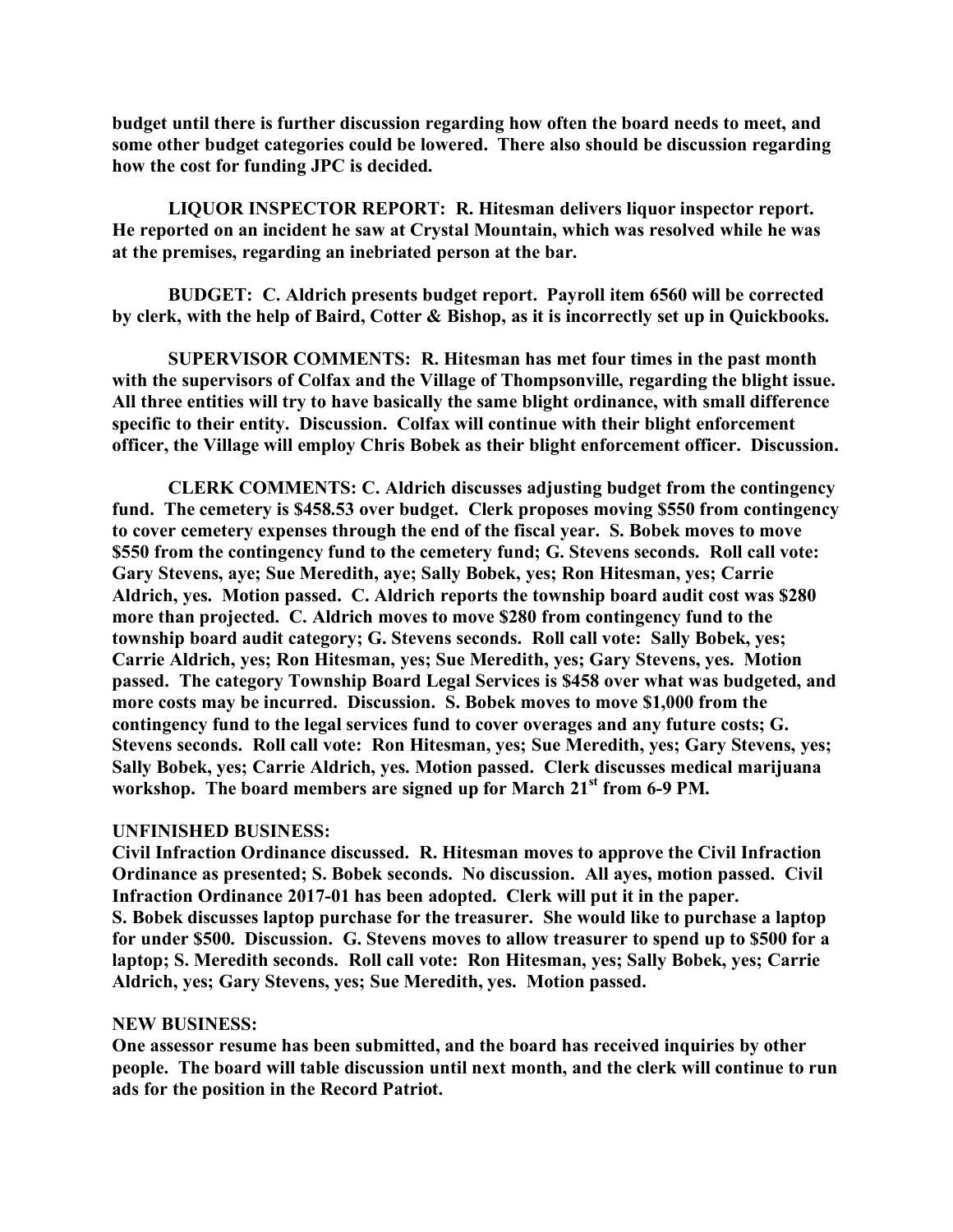**C. Aldrich discusses lease for the Day Use Park. The township does need to provide insurance for the Day Use Park, under the lease. Discussion. Clerk will check with township insurance carrier to make sure the Day Use Park is covered under the insurance. Lost Lake Improvement has provided a quote for a new front door, in the amount of \$846.15. Discussion. G. Stevens moves to accept bid by Lost Lake Improvement; C. Aldrich seconds. Roll call vote: Sue Meredith, yes; Ron Hitesman, yes; Carrie Aldrich, yes; Sally Bobek, yes; Gary Stevens, yes. Motion passed.**

**Copy of Colfax Township Blight Ordinance presented.**

**Hold Harmless Agreements suggested by township insurance company. Discussion. C. Aldrich moves to adopt first Hold Harmless Agreement as presented; S. Bobek seconds. Discussion of adding "Effective as of" to the agreement. All ayes, motion passed. Discussion of MTA class in Mt. Pleasant March 29th, 2017.**

**C. Aldrich discusses need to set up a budget workshop and a budget hearing before general meeting in March. Budget Hearing will be March 14th at 6:30 PM. Budget workshop will be set up on Monday, February 27th, 2017, at 6:00 PM.**

**Discussion of special hearing held February 9th, 2017, to receive public input regarding whether Weldon Township should remain in the Joint Planning Commission. C. Aldrich presents statistics from the meeting: 28 people attended that signed in, though more people came and did not sign in. Twelve people expressed the opinion that Weldon Township should remain within the JPC. Seven people expressed an opinion that Weldon Township should withdraw from the JPC. The board received 23 letters, 22 of which expressed the thought that Weldon Township should remain within the Joint Planning Commission, and one letter dealing solely with blight. Discussion. The board will set up a special meeting for Friday, February 17, 2017, at 7:00 PM. Discussion. Ron Evitts points out that it wasn't until the third year of the JPC budget that the entities began paying a percentage share. Discussion. C. Meredith speaks regarding a referendum vote that property owners have the option to explore. Discussion. Becky Sharp asks the board to think of all of the tax payers and her wish that Weldon Township work with their neighbors. Scott Williams speaks about difficulties with the JPC. Discussion. Mr. Fruge' questions the makeup of JPC and whether Weldon Township could have more control on the JPC board. Discussion. Discussion of how meetings are noticed to the community.**

### **CURRENT BILLS:**

| Craig Meredith, snowplowing & Day Use Park | 315.00   |
|--------------------------------------------|----------|
| Dave Kane, Monthly Website Fee             | 60.00    |
| <b>Julie Lonn</b>                          | 12.50    |
| AcenTek                                    | 234.34   |
| <b>AFLAC</b>                               | 281.50   |
| <b>Cherryland Electric CoOp</b>            | 12.31    |
| <b>Personnel Concepts, OSHA Poster</b>     | 12.92    |
| Dawn Olney, Benzie County Clerk            | 2.40     |
| <b>Sally Bobek, Reimbursement</b>          | 11.65    |
| <b>Ron Hitesman, Mileage</b>               | 116.64   |
| <b>Blarney Castle Oil Co.</b>              | 453.95   |
| <b>Pioneer Group</b>                       | 119.63   |
| <b>Municipal Underwriters of Michigan</b>  | 3,659.00 |